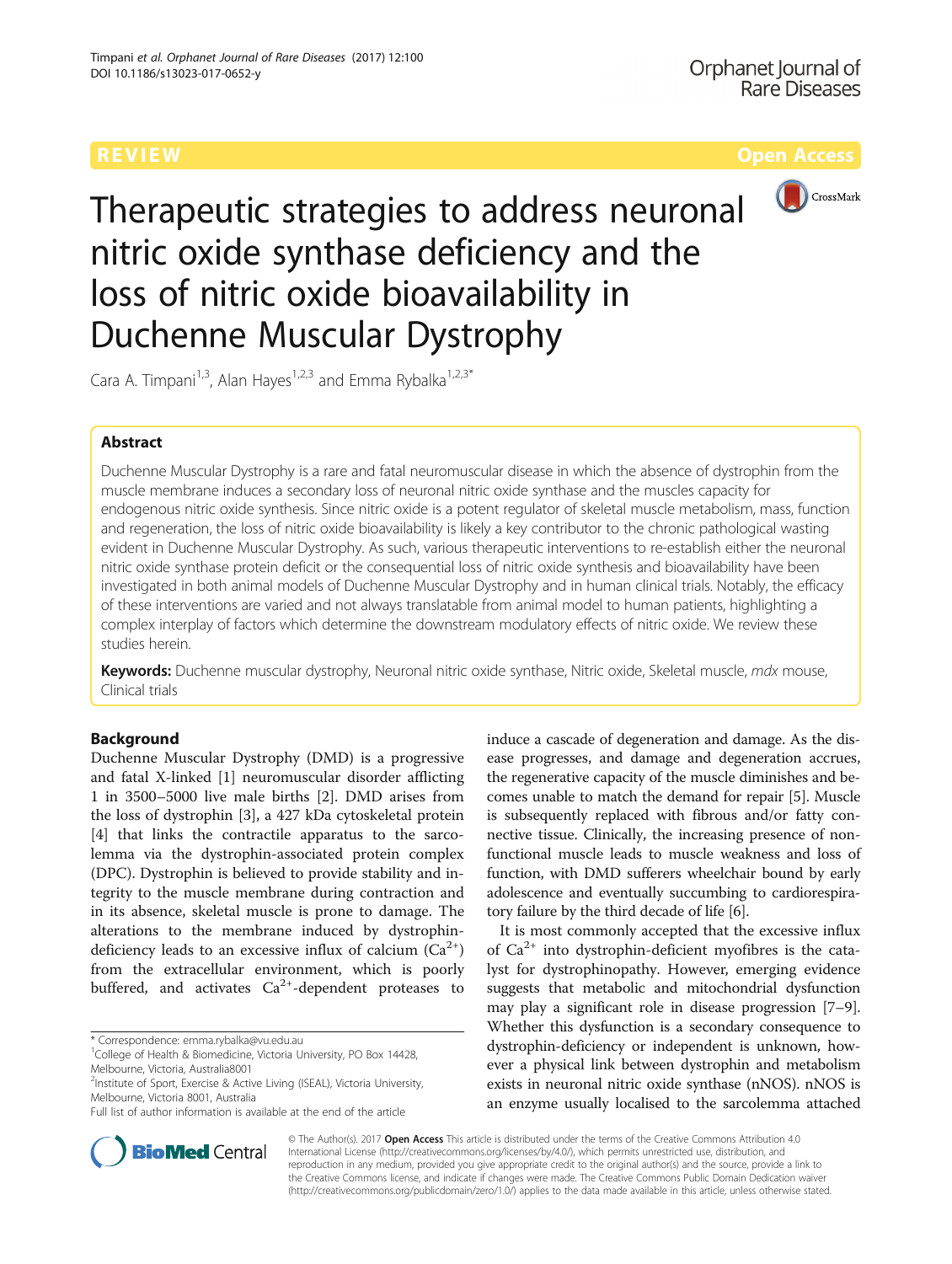to the DPC, however in the absence of dystrophin, there is a secondary reduction of nNOS [\[10, 11](#page-8-0)]. The loss of nNOS from the sarcolemma reduces overall nNOS content in dystrophic muscle [[12](#page-8-0)–[15\]](#page-8-0) resulting in decreased nNOS activity [[12](#page-8-0)–[15\]](#page-8-0) and NO production [[16](#page-8-0)–[18\]](#page-8-0). The loss of nNOS protein and subsequently NO production capacity and bioavailability, is detrimental to dystrophic muscle for two reasons. Firstly, NO is an important signalling molecule involved in many biological processes including metabolism, blood flow and regulation of muscle function and mass [\[19\]](#page-8-0). Secondly, the nNOS protein itself interacts with phosphofructokinase (PFK), a regulatory enzyme of glycolysis, and is capable of increasing its activity by 60-fold [[20\]](#page-8-0) thereby increasing glycolytic rate and capacity. The loss of association between nNOS and PFK in dystrophin-deficient muscle may help to explain the fatigability of dystrophic muscle [\[21, 22\]](#page-8-0) and may partially or fully account for the various glycolytic impairments observed [\[20, 23](#page-8-0), [24\]](#page-8-0). In addition to the vast deficits in mitochondrial function (for detailed reviewed see [\[9](#page-8-0)]), these metabolic impairments reduce energy production capacity [[7\]](#page-8-0) and resting energy content [\[25, 26\]](#page-8-0) which severely limits the muscles capacity to buffer damage and facilitate repair. As it appears that NO plays an important role in metabolism and the maintenance of skeletal muscle mass, restoring NO bioavailability in dystrophin-deficient muscle may be beneficial (summarised in Table [1](#page-2-0)). Here, we review the various approaches to restore NO bioavailability in dystrophic muscle including nNOS overexpression, *L*-arginine administration, phosphodiesterase (PDE) inhibition and nitrate supplementation, with a focus on the effects on the architecture, function and metabolism of dystrophin-deficient skeletal muscle.

# Increasing nNOS substrate availability

NO is an important signalling molecule that elicits a myriad of physiological effects through the production of cyclic guanosine monophosphate (cGMP) and/or S-nitrosylation of thiol residues of cysteine groups. cGMP is a second messenger produced by the binding of NO to the enzymatic receptor soluble guanylyl cyclase (sGC) [\[27](#page-8-0)]. The increase in cytoplasmic cGMP activates downstream cGMP specific protein kinases, cation channels and PDEs which then exert various biological effects [[27\]](#page-8-0). NO also mediates its effects through S-nitrosylation, a post-translational modification of proteins that modulates enzyme activity, protein stability and localisation [\[28\]](#page-8-0). Since the secondary dissociation of nNOS from the sarcolemma in dystrophic skeletal muscle reduces NO bioavailability, which would impair a multitude of physiological processes that may contribute to disease progression, various techniques to increase NO production have been investigated.

Considering that nNOS delocalisation from the sarcolemma does not completely obliterate the nNOS protein in dystrophic skeletal muscle [\[11](#page-8-0)], substrate availability, in the form of  $\iota$ -arginine, may be a limiting factor to nNOS-dependent NO production (Fig. [1\)](#page-3-0).  $\iota$ -arginine  $(50-100 \text{ mg/kg})$  administration in the *mdx* mouse demonstrably improves sarcolemmal integrity as indicated by increased utrophin – a dystrophin analogue – [[18](#page-8-0), [29](#page-8-0)–[33](#page-8-0)] and DPC protein expression [\[18, 30](#page-8-0)–[33](#page-8-0)], reduced Evans Blue Dye (EBD) uptake – a marker of skeletal muscle membrane damage – [\[18, 32](#page-8-0)–[34\]](#page-9-0) and decreased serum creatine kinase levels – a clinical marker of muscle damage and disease progression [[30](#page-8-0), [32, 33\]](#page-8-0). In a pilot trial involving 5 DMD patients, the combination of  $\iota$ -arginine (7.5 g/day) and the pharmacological Adenosine Monophosphate-activated Protein Kinase (AMPK) activator, metformin (500 mg/day), decreased resting energy expenditure, shifted energy metabolism substrate preference to fatty acids, reduced oxidative stress and improved motor function [\[35\]](#page-9-0). NO is a known activator of AMPK, highlighting that promoting both the production of NO (i.e., with  $L$ -arginine) and the downstream metabolic responses that are normally modulated by NO (i.e., with metformin) can functionally improve the metabolism and function of dystrophic skeletal muscle. In a subsequent single-centre, randomised, placebo controlled-trial, aimed at recruiting 40–50 DMD patients, the same group is currently investigating the efficacy of combined ʟ-citrul-line and metformin (NCT01995032; [[36](#page-9-0)]) –  $L$ -citrulline was chosen for this trial it is an L-arginine precursor that can demonstrably restore muscular L-arginine levels and reduce muscle wasting in L-arginine-deficient conditions, while having a self-mediated effect on protein metabolism via inducible (i)NOS which bypasses the obvious nNOS deficiency [[37](#page-9-0)]. ʟ-arginine therapy has also proven beneficial to skeletal muscle in the  $mdx$  mouse (a genetically homologous murine model of DMD). Histologically, ˪-arginine therapy improves many of the characteristic myopathological hallmarks in *mdx* mice including reductions in fatty and fibrotic tissue and collagen deposition [[30](#page-8-0)–[32,](#page-8-0) [38\]](#page-9-0), inflammatory cell infiltration [\[31](#page-8-0)] and necrosis [[18, 30](#page-8-0), [32](#page-8-0)]. Functional improvements in grip strength [[32](#page-8-0), [33](#page-8-0)], lesser decrement in strength with age [\[38\]](#page-9-0), and improved respiratory function [[30](#page-8-0), [32\]](#page-8-0) were also observed. In addition to these functional improvements,  $\iota$ -arginine demonstrably reduces dystrophic muscle fatigability [[33](#page-8-0)] and improves contractile function [\[30](#page-8-0), [32](#page-8-0)] resulting in an increased capacity to exercise [\[34\]](#page-9-0). Whilst  $\iota$ -arginine administration appears to be beneficial both in the *mdx* mouse and DMD patients, the significantly reduced nNOS content evident in DMD patients suggests that there is a limited therapeutic application for  $L$ -arginine unless concomitant increases in nNOS expression could be achieved, or alternative isoforms of NOS could be exploited (i.e. through iNOS as per ʟ-citrulline therapy). This is especially true since  $L$ -arginine administration alone, especially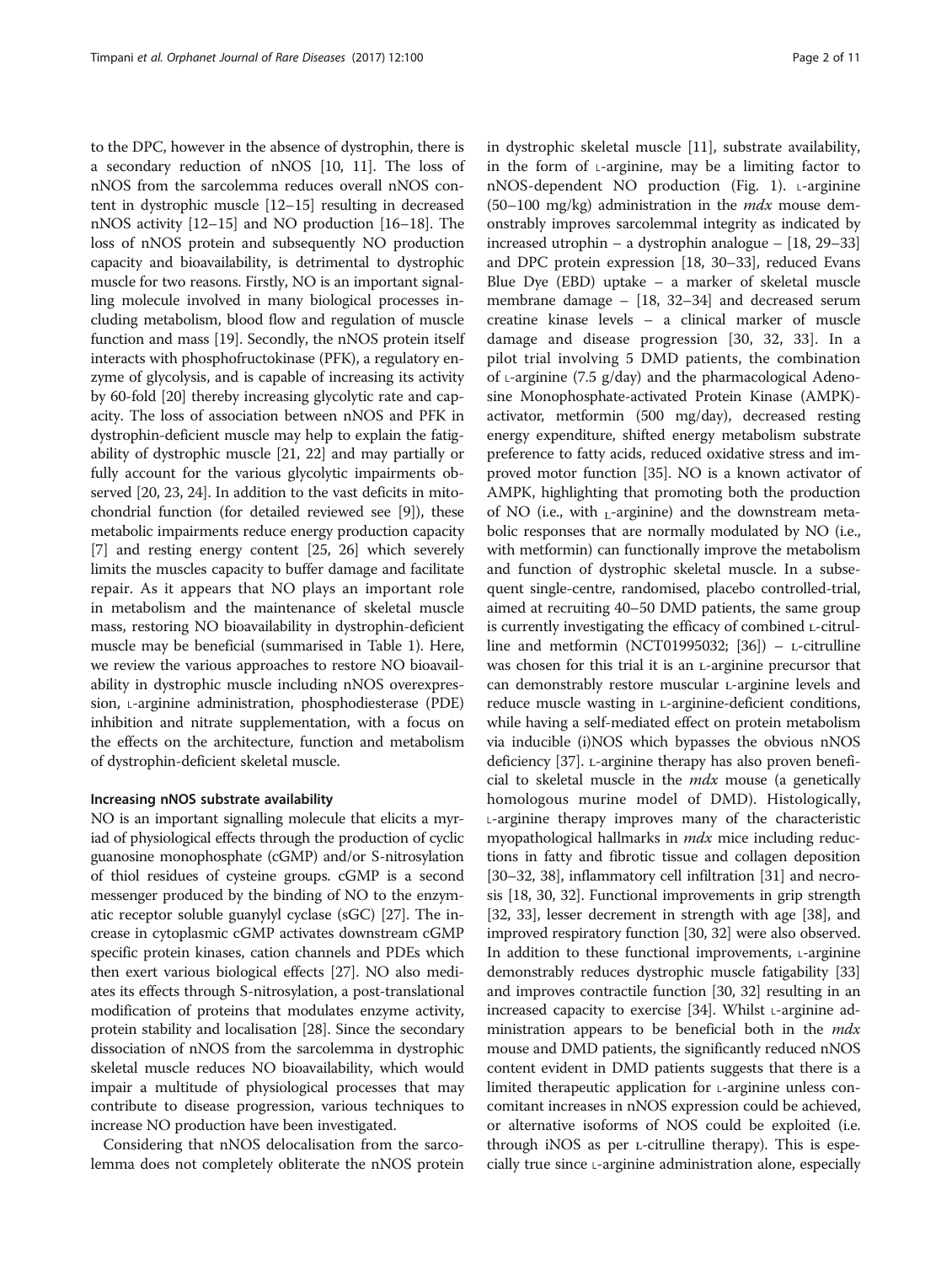<span id="page-2-0"></span>Table 1 Summary of methods utilised to increase NO production and the effects observed in dystrophic skeletal and cardiac muscle from DMD animal models and patients

| Method/Mechanism                                                                                    | Dosage Range                         | Model                                                           | Effects                                                                                                                                                                                                                                                                                                                                                                                                                                      | Other                                                              | Reference            |
|-----------------------------------------------------------------------------------------------------|--------------------------------------|-----------------------------------------------------------------|----------------------------------------------------------------------------------------------------------------------------------------------------------------------------------------------------------------------------------------------------------------------------------------------------------------------------------------------------------------------------------------------------------------------------------------------|--------------------------------------------------------------------|----------------------|
| nNOS restoration<br>Breeding with<br>transgenic nNOS<br>overexpressors<br>Transfection with<br>nNOS | N/A                                  | mdx mouse<br>Dystrophin/utrophin<br>knockout mouse<br>mdx mouse | Skeletal muscle: reduces inflammation,<br>macrophage and neutrophil infiltration,<br>damage<br>Cardiac muscle: reduces fibrosis,<br>macrophage infiltration, improves<br>impulse conduction<br>Skeletal muscle: increases DPC expression,<br>NO production, reduces damage and<br>fatique, prevents force production loss                                                                                                                    |                                                                    | $[39 - 45, 47 - 49]$ |
| L-arginine<br>supplementation                                                                       | 200-1000 mg/kg/day                   | DMD patients<br>mdx mouse                                       | Skeletal muscle: increases DPC expression,<br>reduces damage, fibrotic and fatty tissue<br>infiltration, inflammatory cell infiltration,<br>oxidative stress, improves grip strength,<br>contractile function and reduces fatigability                                                                                                                                                                                                       | Administered in<br>combination with<br>metformin and<br>prednisone | $[18, 29 - 36]$      |
| PDE inhibition<br>Sildenafil<br><b>Tadalafil</b>                                                    | 0.7-80 mg/kg/day<br>30-300 mg/kg/day | DMD patients<br>mdx mouse<br>DMD patients<br>mdx mouse          | Skeletal muscle: reduces collagen and<br>inflammatory cell infiltration, improves<br>sarcolemmal integrity<br>Cardiac muscle: reduces membrane<br>permeability, induces cardiac remodelling,<br>improves heart function<br>Skeletal muscle: improves functional ischemia,<br>reduces contraction-induced damage, fibrotic<br>infiltration, histological variability, improves<br>exercise performance, increases expression<br>of ETC. genes |                                                                    | $[52, 55, 57-61]$    |
| NO donation                                                                                         | 21-80 mg/kg/day                      | mdx mouse                                                       | Skeletal muscle: increases vascularisation,<br>blood flow, exercise performance and<br>strength, decreases free $Ca^{2+}$ concentration,<br>damage, inflammation, fibrotic and<br>collagenous infiltration<br>Cardiac muscle: decreases damage,<br>inflammation, fibrotic and collagenous<br>infiltration, improves cardiac function<br>and architecture                                                                                     | Administered in<br>combination with<br><b>NSAIDs</b>               | $[62 - 69]$          |
| Expansion of<br>nitrate-nitrite-<br>NO pool                                                         | 85 mg/L                              | mdx mouse                                                       | Skeletal muscle: does not improve<br>mitochondrial deficits, increases damage<br>and peroxynitrite production                                                                                                                                                                                                                                                                                                                                | Only one study<br>to date                                          | [107]                |

in high doses, can have adverse side effects [\[39\]](#page-9-0). Indeed, a recent paper describing metabolic biomarkers of DMD demonstrates significantly elevated serum arginine concentrations in DMD patients as the disease progresses [[40](#page-9-0)], highlighting the possibility of an ineffective uptake either alone or in combination with an ineffective metabolism due to reduced nNOS protein at the skeletal muscle level. While reduced L-arginine transporter protein expression has been demonstrated in cardiac muscle from two murine models of DMD (mdx and mdx/utrophin double knockdown mice) [\[41\]](#page-9-0), there is no data describing this deficit in skeletal muscle either in mice or in human DMD patients. Such a deficit would logically explain a reduced capacity for *L*-arginine uptake resulting in plasma accumulation, and may be a consequence of a reduced capacity for metabolism by nNOS.

# Restoring nNOS protein expression

Given that the limiting factor to nNOS substrate supplementation therapy would be sufficient nNOS to catalyse the NO-generating reaction, restoring nNOS protein, particularly to the sarcolemma, presents as a strong therapeutic candidate. Indeed, restoring nNOS levels in dystrophic skeletal muscle has proven to be beneficial (Fig. [1\)](#page-3-0). Offspring of transgenic nNOS overexpressors bred with the *mdx* mouse show a significant mitigation of membrane damage as reflected by a reduction in inflammation, macrophage and neutrophil infiltration, centronucleation of fibres and membrane lesions [[42](#page-9-0), [43](#page-9-0)]. Introduction of this nNOS transgene also extends protective effects to the dystrophic heart by reducing fibrosis and macrophage infiltration in conjunction with improving impulse conduction [\[44\]](#page-9-0); and to the neuromuscular junction through improvements in neuromuscular junction size and architecture in the presence of  $\alpha$ -syntrophin [[45](#page-9-0)]. Remarkably, nNOS restoration in dystrophin/utrophin knockout mice (which phenotypically resemble DMD) increases survival rate while reducing macrophage infiltration and the fibrotic and connective tissue content of dystrophin deficient skeletal muscle [\[46\]](#page-9-0). Therefore,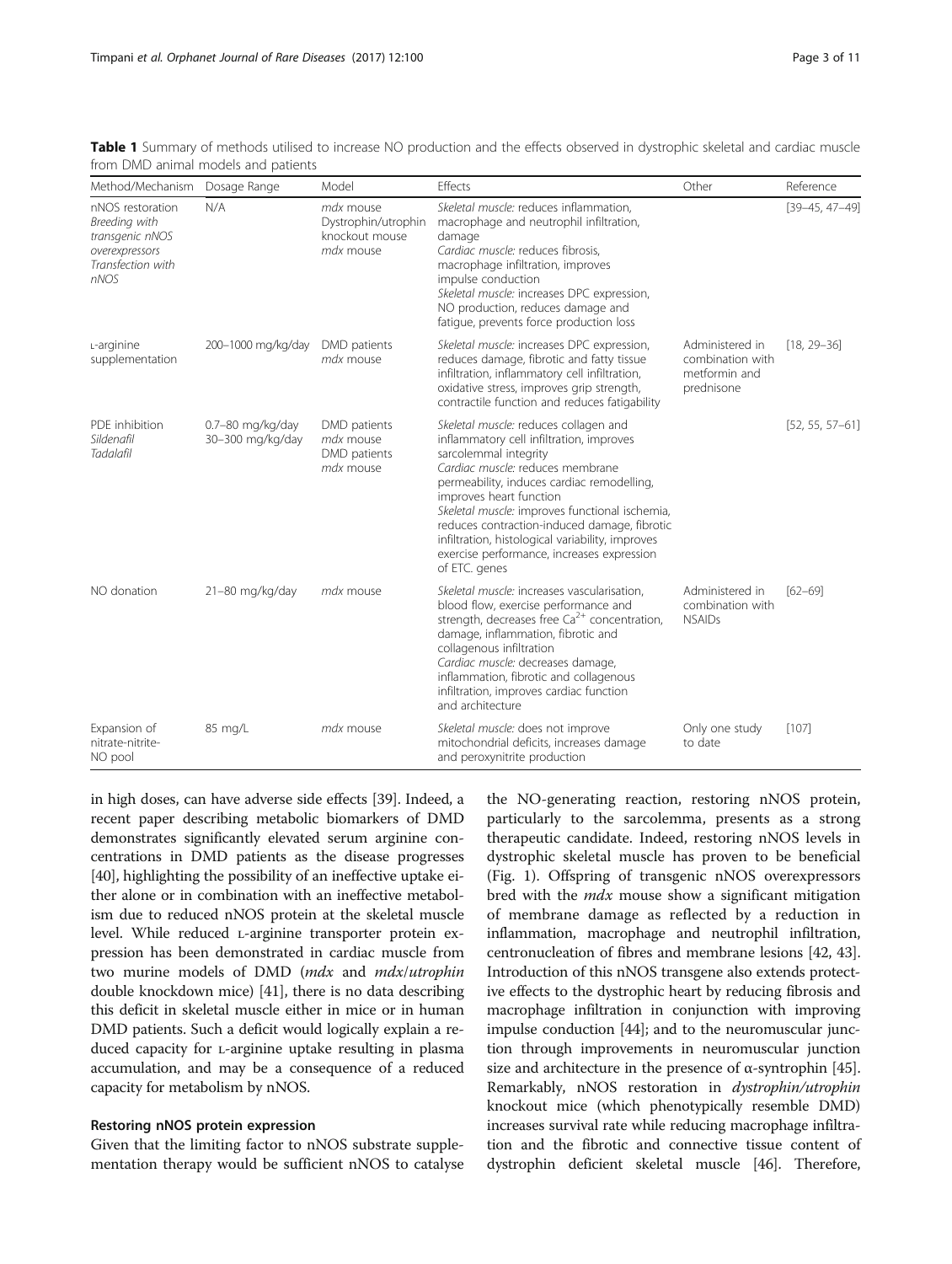<span id="page-3-0"></span>

increased expression of nNOS has a protective effect on maintaining muscle architecture and preventing membrane lysis through the normalisation of NO production [[47](#page-9-0)]. Moreover, transfection with a modified muscle specific nNOSμ isoform – which localises to the membrane without the presence of dystrophin – resulted in increased expression of utrophin and other DPC proteins (including α-syntrophin and β-dystroglycan) which induced localised NO production at the sarcolemma and protection against contraction-induced damage and fatigue [\[48\]](#page-9-0). In contrast, an unmodified nNOSμ afforded less protection than the modified muscle-specific nNOSμ isoform in the same study [[48](#page-9-0)]. This appears to be reflective of the binding of the modified NOS to the membrane via palmitoylation which induced utrophin expression. While the mechanism as to why membrane-localised nNOS induces utrophin expression is unclear. This utrophin upregulation seems to protect dystrophic *mdx* muscle from progressive damage, particularly as  $mdx$  mice age [\[49](#page-9-0)], thus attenuating the dystrophic phenotype despite the absence of dystrophin expression. Insertion of a mini-dystrophin gene via a dual adeno-associated viral vector which increases mini-dystrophin expression and restores nNOS at the sarcolemma [[50](#page-9-0)], has also been shown to improve contraction-induced ischemia and mitigate the loss of force production and muscle damage [[51](#page-9-0), [52](#page-9-0)]. Collectively, these data highlight that increased expression of the nNOS protein, irrespective of localisation within the cell, can improve various characteristics of the dystrophic condition. However, there may be limited long-term therapeutic potential for nNOS overexpression as a delocalised nNOS (from the sarcolemmal DPC) becomes a substrate of calpains [\[53\]](#page-9-0). Calpains are enzymes that stimulate protein damage and are particularly active in DMD pathology [[54](#page-9-0)]. Thus increased calpain activity may significantly reduce unbound nNOS expression and induce further non-specific protein damage. Since nNOS deficiency has also been documented to increase ryanodine receptor-mediated  $Ca^{2+}$  leak [\[55](#page-9-0)], which would perpetuate  $Ca^{2+}$ -dependent calpain activity, these data indicate that there is necessity in dual upregulation of nNOS and dystrophin to minimise unbound nNOS as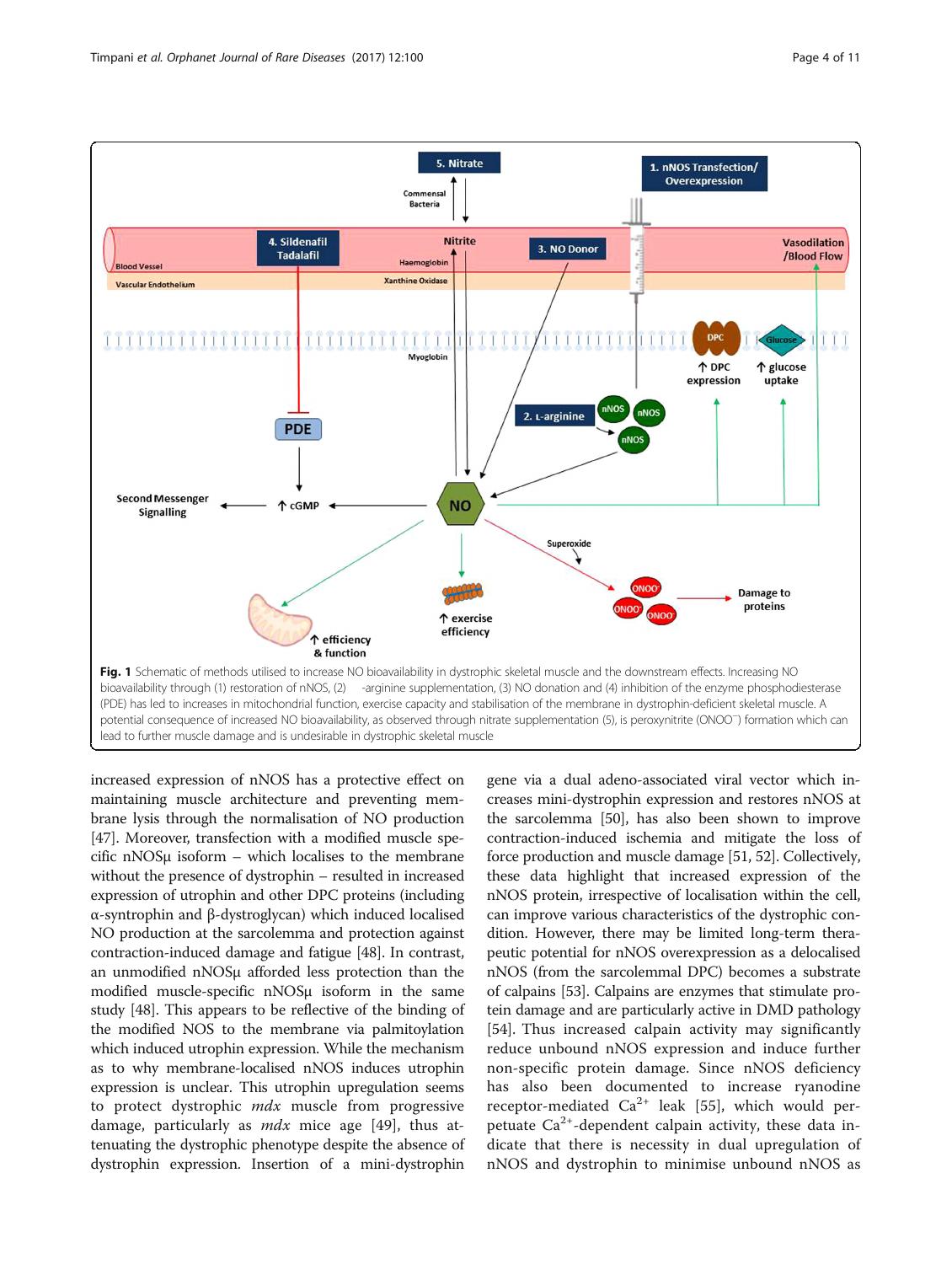a target for calpains which would promote the disease phenotype.

### Inhibition of phosphodiesterase activity

Given that enhancing NO production capacity is beneficial in dystrophic muscle yet there are complexities associated with re-insertion/establishment of dystrophin and nNOS expression, other mechanisms to increase NO bioavailability have been investigated. One such avenue is the inhibition of the PDE family which breakdown phosphodiester bonds in second messenger molecules [[56](#page-9-0)]. Specific PDEs hydrolyse cGMP thereby degrading it and decreasing cGMP second messenger capacity [[56](#page-9-0)]. Since NO activates cGMP cycling, and it's production and bioavailability is reduced in dystrophic muscle, pharmacologically prolonging/amplifying the cGMP signal would have likely benefits in NO-deficient cells (Fig. [1](#page-3-0)).

Inhibition of PDE5A has been commonly investigated in the *mdx* mouse as PDE5A is present not only in vascular smooth muscle [\[57](#page-9-0)], but also skeletal muscle [[58](#page-9-0)] and to a lesser extent cardiac muscle [[59](#page-9-0)], thereby allowing for a systemic effect of a prolonged NO signal in these tissues. Treatment with Tadalafil (1 mg/100 mL), a pharmacological PDE5A inhibitor, has shown to be beneficial in overcoming functional ischaemia following contraction, which was partnered with reduced contraction-induced sarcolemmal damage and muscle fibre death [[60](#page-9-0)]. Tadalafil treated  $mdx$  muscles (30 mg/kg/ day) also demonstrated histological improvements with a decrease in EBD uptake, fibrotic infiltration, centronucleated fibres and fibre size variability [\[60, 61](#page-9-0)] suggesting less damage and prevention of muscle degeneration. Additionally, exercise-induced damage was minimised in Tadalafil treated mice as evidenced by reduced  $Ca^{2+}$  accumulation [\[61](#page-9-0)]. Functionally, time to exhaustion from treadmill running and extensor digitorum longus (EDL) strength were concomitantly improved following Tadalafil treatment [[61](#page-9-0)] in addition to post-exercise increases in activity and reductions in serum creatine kinase and muscle oedema [[62\]](#page-9-0). PGC-1α expression was also increased following Tadalafil treatment alongside an enhanced expression of various electron transport chain genes suggestive of a fibre type shift to an oxidative phenotype [[61](#page-9-0)]. Considering the vast mitochondrial and oxidative metabolism deficiencies observed in dystrophic muscle [\[9](#page-8-0)], upregulation of mitochondrial and oxidative genes would likely be beneficial to dystrophic muscle. Only two studies to date have documented the successful translation of Tadalafil treatment into small populations of DMD [\[63\]](#page-9-0) and Becker Muscular Dystrophy (BMD) [\[64](#page-9-0)] patients. Although these trials were small, and primarily assessed improvements in functional muscle ischaemia as an endpoint measure, these results demonstrate that the beneficial effects of PDE5A inhibitors in pre-clinical studies are translatable in

patients with dystrophin-deficiency. In particular, both of these studies utilised an acute treatment protocol (up to 2 days) with endpoint measures assessed an hour following treatment indicating an effect of PDE5A inhibition in these populations. A recent study by Hammers et al. [\[65](#page-9-0)] has also demonstrated a cardioprotective role for Tadalafil whereby a daily dosage of 1 mg/kg for 16 months reduced dystrophy-related histopathological features, calpainmediated proteolysis and preserved cardiac function (as assessed by echocardiography and MRI). A notable limitation to this study was the low number of animals utilised  $(n = 2$  DMD and control).

Similar results have been observed with the alternative PDE5A inhibitor, Sildenafil. In mdx mice, Sildenafil demonstrably increases specific force, reduces collagen I, fibronectin and TNFα infiltration, and improves sarcolemmal integrity of the diaphragm [\[66](#page-9-0)]. However, these improvements did not result in changes to mitochondrial function nor improvements in ATP production as originally hypothesised [[67](#page-9-0)]. Since DMD patients typically succumb to respiratory failure, these data importantly highlight the potential for Sildenafil to prolong the lifespan of DMD patients should diaphragmatic improvements be translatable in the clinical setting. Following phenotypic drug screening in dystrophic zebrafish, a PDE inhibitor (aminophylline), which has similar properties to Sildenafil, was shown to have the greatest capacity to restore normal skeletal muscle structure [\[68\]](#page-9-0). The group later demonstrated beneficial effects of Sildenafil in the  $mdx^{5cv}$  mouse model via enhanced signalling of haemoxygenase and downstream cGMP [\[69](#page-9-0)]. Sildenafil also appears to induce protective effects in the *mdx* heart by reducing membrane permeability and altering the expression of proteins implicated in beneficial cardiac remodelling [\[70\]](#page-9-0). Functionally, Sildenafil normalises heart rate responses to increasing workload [[70](#page-9-0)] and reverses ventricular dysfunction [[71](#page-9-0)]. Again, since cardiac complications reduce lifespan in DMD patients, these data appear to be promising should they be translatable in the clinical setting.

Collectively, the studies investigating PDE inhibition suggest that amplification of the typically NO-dependent cGMP signal benefits both skeletal and cardiac function and mitigates various characteristics of the dystrophic condition in the *mdx* mouse, and in an acute setting, is beneficial in both DMD and BMD patients. Recently, however, a Phase 3 clinical trial of Sildenafil in DMD and BMD boys was prematurely stopped following the absence of improvements in skeletal muscle function and adverse changes to left ventricle volumes (NCT01168908; [[72](#page-9-0)]). In a parallel Sildenafil trial in only BMD patients, the clinical trial was completed but no obvious benefit to patients was observed (NCT01350154; [[73\]](#page-9-0)). Most recently, a Phase 3 clinical trial in only DMD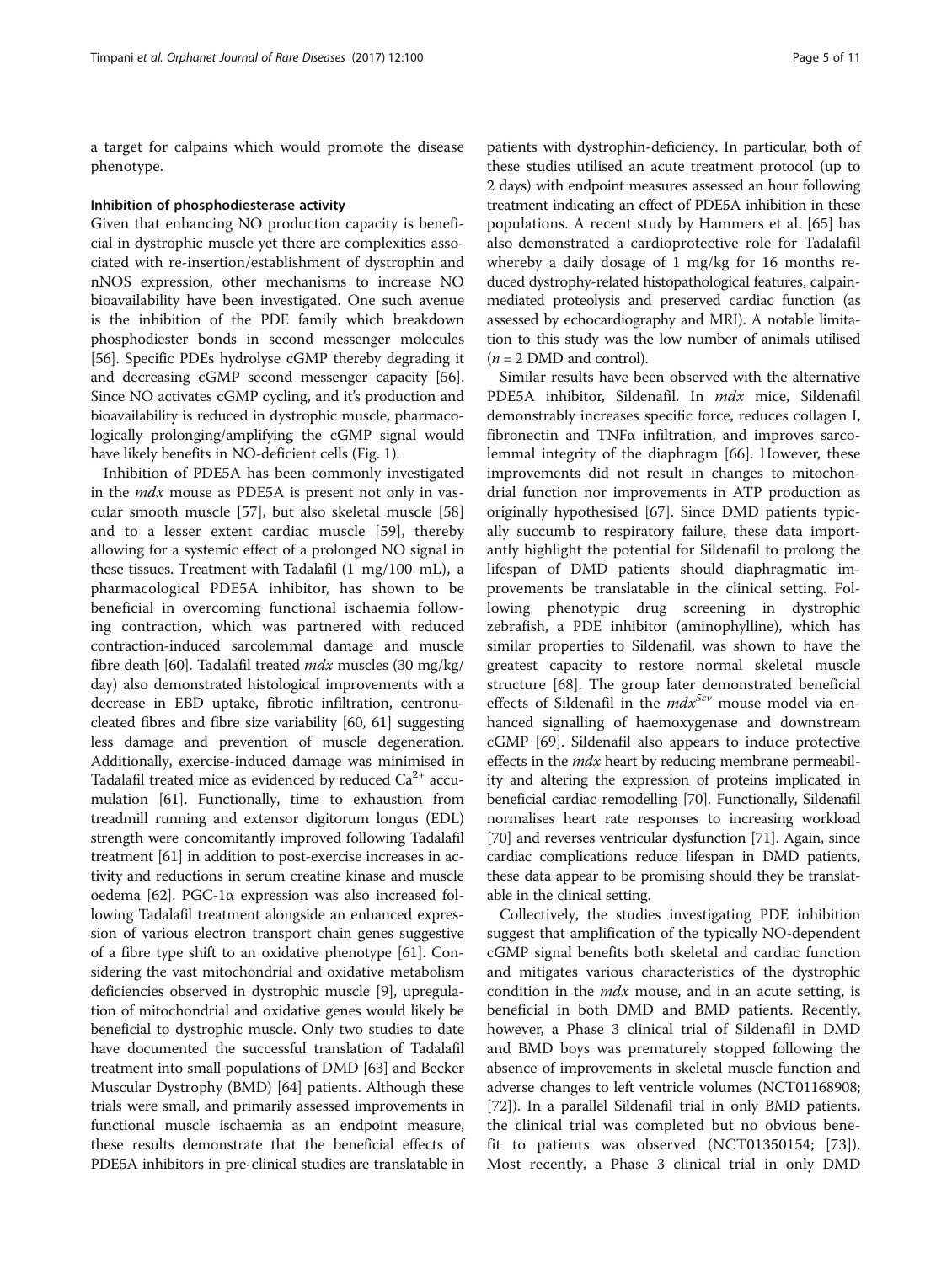patients investigating the capacity of Tadalafil to slow the decline of ambulation was prematurely terminated due to lack of efficacy. These clinical data indicate that Tadalafil and Sildenafil are not translatable drugs from pre-clinical studies to patients with DMD when the patients receive treatment for a chronic period of time (i.e., 6 months) or are on standard of care (SoC) therapy. While the inhibition of PDE5A is pre-clinically viable (i.e., in mouse, zebrafish and dog models), it must be kept in mind that these preclinical studies were not performed in conjunction with SoC therapies (i.e., prednisone or deflazacort). From a pharmacological standpoint, both Tadalafil and Sildenafil are drugs marketed for a specific indication (Tadalafil for erectile dysfunction and benign prostatic hyperplasia, Sildenafil for erectile dysfunction and pulmonary arterial hypertension) that happened to find efficacy in other indications both pre-clinically and clinically. The hope of testing drugs like Tadalafil and Sildenafil are that they are already FDA approved, albeit for other indications, and have known safety margins. However, the recent discovery that BMD patients, who express a truncated version of dystrophin, are also deficient in PDE5A [[73](#page-9-0)] suggests limitations to this therapeutic avenue. This deficiency highlights that as per nNOS, the expression of PDE is intimately linked with dystrophin and/or DPC expression, and that the capacity to exploit them pharmacotherapeutically is therefore limited in DMD. As such, no improvements in cardiac function, blood flow to the skeletal muscle during exercise, or quality of life were observed in BMD patients [\[73\]](#page-9-0).

# NO donors

Since L-arginine and PDE activation are both dependent upon the presence of key enzymes/proteins associated with the sarcolemma, and more specifically, the DPC, promoting NO production through the use of NO donors may be of greater benefit to bypass this defective/inefficient protein system. As there is limited nNOS present in dystrophin-deficient skeletal muscle, this significantly impairs the muscles capacity for NO production. Therefore, even with PDE inhibition, the availability of NO would still be significantly diminished. Thus, the use of NO donors is an attractive therapeutic treatment option as they have the capacity to markedly increase systemic NO availability beyond the capacity to endogenously produce it within dystrophic muscle (Fig. [1](#page-3-0)).

Indeed, 6 months delivery of a nitric ester derivative of sedative alkyl alcohol (administered at 40 mg/kg 5 days/ week) has been shown to enhance the vascular density of skeletal muscle, as well as exercise performance and strength in  $mdx$  mice, with a marked decrease in the free intracellular  $Ca^{2+}$  concentration of skeletal muscle [[74\]](#page-9-0). In addition, the NO-donating nitric ester increased muscle fibre size while concomitantly reducing the

population of regenerating fibres, suggestive of decreased damage [[74](#page-9-0)]. Similarly, 7 months of 30 mg/kg naproxcinod, a non-steroidal anti-inflammatory drug (NSAID) with NO-donating properties, in food, had a beneficial effect on the running capacity of mdx mice with both time to exhaustion and whole body strength improved [\[75](#page-9-0)]. These functional benefits were partnered with improved muscle architecture, and reductions in inflammatory, fibrotic and collagen infiltrate observed in both skeletal and cardiac muscle [[75\]](#page-9-0). Longer term administration of naproxcinod (at 21 mg/kg/day in food for 9 months) induces similar improvements in the strength and histological properties of cardiac muscle leading to the functional normalisation of ejection fraction time, and systolic blood pressure [\[76\]](#page-9-0). Considering the anti-inflammatory effects of the aforementioned NO-donors, combining a NO donor with NSAIDs could enhance the beneficial effects of NO. Three months of a HCT 1026-enriched diet (NO donor derived from flurbiprofen; 45 mg/kg/day) significantly improved blood flow and alleviated functional ischaemia in mdx mice [[77\]](#page-10-0). A longer term supplementation regimen of the same drug (30 mg/kg/day in food for 12 months) was shown to reduce muscular damage, with concomitant decreases in serum creatine kinase levels and improved mobility of  $mdx$  mice [\[78](#page-10-0)]. Moreover, the addition of isosorbide dinitrate (30 mg/kg/day) with ibuprofen (50 mg/kg/day) has been shown to induce significant protection of the dystrophic heart by normalising left ventricle mass and wall thickness, maintaining cardiomyocyte number and reducing cross sectional area. Reduced fibrotic tissue content and inflammatory cell infiltration and a concomitant improvement in overall cardiac function was also observed in the *mdx* mouse [\[79\]](#page-10-0). Isosorbide dinitrate, alone (66 mg/kg) or in combination with prednisone (1 mg/kg) for 18 days, also demonstrably improves sarcolemmal integrity, decreases the presence of calcified fibres and stimulates regeneration in the *mdx* diaphragm, however without the addition of ibuprofen, it promoted an increase in heart weight [[80](#page-10-0)] which was not observed previously [[79](#page-10-0)]. An increase in cardiac mass, without improvements in cardiac function, is considered an adverse effect of treatment which would promote the normal, progressive cardiac hypertrophy observed in DMD patients. Ibuprofen seems to abate this adverse effect since a safety study in DMD patients using 12 months of isosorbide dinitrate (40 mg/day) and ibuprofen (400 mg/day) maintained cardiac function and reduced systemic inflammatory markers [\[81\]](#page-10-0). Given there is the capacity for non-specific, systemic NO-donors to adversely affect cardiac tissue, the use of skeletal muscle targeted NO donation would be beneficial. Indeed, oral administration of MyoNovin (80 mg/kg) – a NO donor that specifically donates NO to skeletal muscle – for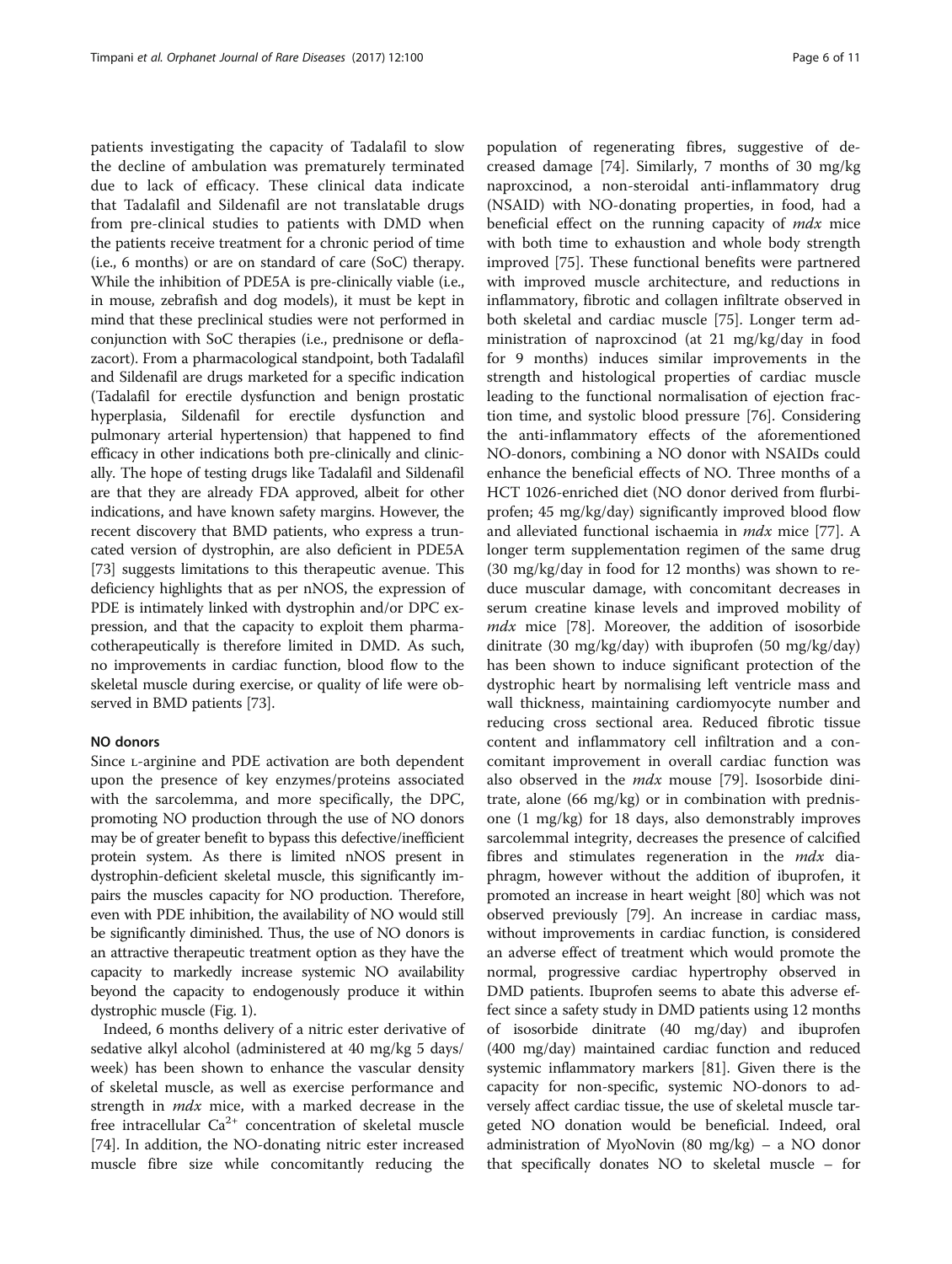18 days induces similar effects to isosorbide dinitrate in *mdx* mice without the adversity of cardiac hypertrophy induction [\[80\]](#page-10-0). As the majority of the investigated NO donor therapies have additional indications (i.e., as antiinflammatories (ibuprofen) or muscle relaxants (MyoNovin)), it is difficult to separate out the benefits specifically provided by donated NO and it is possible that that these alternative indications may be the more pertinent effectors. Given that uncontrolled and excessive NO delivery can induce pathological effects including inflammation, mitochondrial dysfunction and myocardial damage [[82](#page-10-0)], these data suggest that manipulation of the NO-donation delivery system may be pivotal to mitigating the unwanted side effects of NO donor therapy. As delivery of NO to the skeletal muscle is difficult to control with pharmacological NO donors, and needs to be highly regulated since changes in NO concentration can be either beneficial, deleterious or insignificant to the promotion of  $Ca^{2+}$ dysregulation [[83](#page-10-0)], availability of a constant yet buffered reserve of NO is important.

# Nitrate supplementation

Recently, it has emerged that dietary supplementation with nitrate increases endogenous NO production via a nNOS-independent pathway (Fig. [1\)](#page-3-0). Nitrate is an inorganic anion that is abundant in green leafy vegetables including beetroot, lettuce and spinach [\[84\]](#page-10-0) and also in carrot, beetroot and pomegranate juices [[85](#page-10-0)]. The nitrate anion is inert but once ingested, nitrate is reduced by the commensal bacteria in the enterosalivary pathway [[86\]](#page-10-0) into the bioactive nitrite, which then circulates in the blood. Although bioactive, nitrite is further converted to NO via several enzymatic pathways in the blood and tissues, including xanthine oxidase, myoglobin and haemoglobin [[87](#page-10-0)], to exert a range of physiological effects. Thus, this pathway is complementary to nNOSderived NO production. Additionally, there is benefit to this nitrate-nitrite-NO pathway as it is reversible. NO can be oxidised back to nitrate by myoglobin and haemoglobin and therefore the capacity to cycle back to nitrate allows for a constant reservoir of NO [[88](#page-10-0)]. Moreover, since chronic increases in NO bioavailability can be toxic and induce systemic pathology [[82\]](#page-10-0), having an inactive reservoir of buffered NO would be beneficial. Therefore, enhancing the nitrate-nitrite-NO pathway represents a potential pathway that could be exploited to significantly enhance NO availability in dystrophic muscle in a controlled and buffered manner.

Recent studies suggest that nitrate supplementation enhances health and skeletal muscle performance. A 3 day oral supplementation of sodium nitrate (0.1 mmol/kg/day) in healthy males revealed that nitrate significantly improved skeletal muscle mitochondrial bioenergetics by increasing mitochondrial efficiency and decreasing proton leak; and reduced whole body oxygen consumption following submaximal exercise [\[89\]](#page-10-0). Moreover, a 7 day supplementation regimen in drinking water of healthy mice  $(-3.75 \text{ \mu} \text{mol/day})$  significantly improved skeletal muscle contractility, particularly of the EDL, by increasing expression of  $Ca^{2+}$  handling proteins [\[90\]](#page-10-0). Similar improvements in contractile function have also been observed in humans following acute supplementation with nitrate-rich beetroot juice (0.6 g/300 ml), with the authors noting improved excitation-contraction coupling (at low frequencies) and increased explosive force production in quadriceps [[91](#page-10-0)]. Acute beetroot supplementation also demonstrably reduces whole body oxygen consumption [[92](#page-10-0)–[95\]](#page-10-0), promotes fatigue resistance [\[96](#page-10-0)–[99](#page-10-0)] and improves performance times [\[97, 100, 101\]](#page-10-0). Similar data has been observed in rats using dietary sodium nitrate supplementation in drinking water (0.7 mM), which stimulated mitochondrial biogenesis (peroxisome proliferator-activated receptor β/δ and PGC-1α expression) and enhanced bioenergetics in both skeletal [\[102\]](#page-10-0) and cardiac muscle [\[103\]](#page-10-0) indicating that acute exposure to nitrate supplementation has a modulatory effects on bioenergetics.

The benefits of nitrate supplementation also extend to disease states. In chronic obstructive pulmonary disease patients, acute beetroot juice supplementation improved exercise capacity and decreased blood pressure [\[104](#page-10-0), [105](#page-10-0)]. Similar findings – in addition to increased tissue oxygenation – were observed in peripheral artery disease patients [[106](#page-10-0)]. Considering that dystrophic muscle is in a comparable metabolically-stressed state to exercising muscle in that there is an increased metabolic demand and sarcoplasmic  $[Ca^{2+}]$  and that nitrate supplementation can elicit positive physiological responses in diseased tissue, investigating such a therapy for DMD is rational.

To date, we are the only group to have investigated nitrate supplementation in the  $mdx$  mouse and its downstream effects on muscle metabolism and architecture [[107\]](#page-10-0). Previously, it was demonstrated that 8 weeks of 85 mg/L sodium nitrate in drinking water ameliorated metabolic syndrome in endothelial NOS-deficient mice by increased circulating plasma NO levels [\[108](#page-10-0)], suggesting that similar improvements could be observed in the mdx mouse through the restoration of NO availability. As metabolic dysfunction and insufficiency is a dominant feature of dystrophin-deficient muscle, we investigated two metabolic pathways that can be mediated by NO — glucose uptake and mitochondrial function. We demonstrated normal basal- and contraction-induced glucose uptake in *mdx* muscles, which is consistent with previous reports of normal insulin-dependent glucose uptake (which is NO-independent) in dystrophin-deficient muscle [[109](#page-10-0)]. However, nitrate supplementation was unable to improve the depressed mitochondrial respiration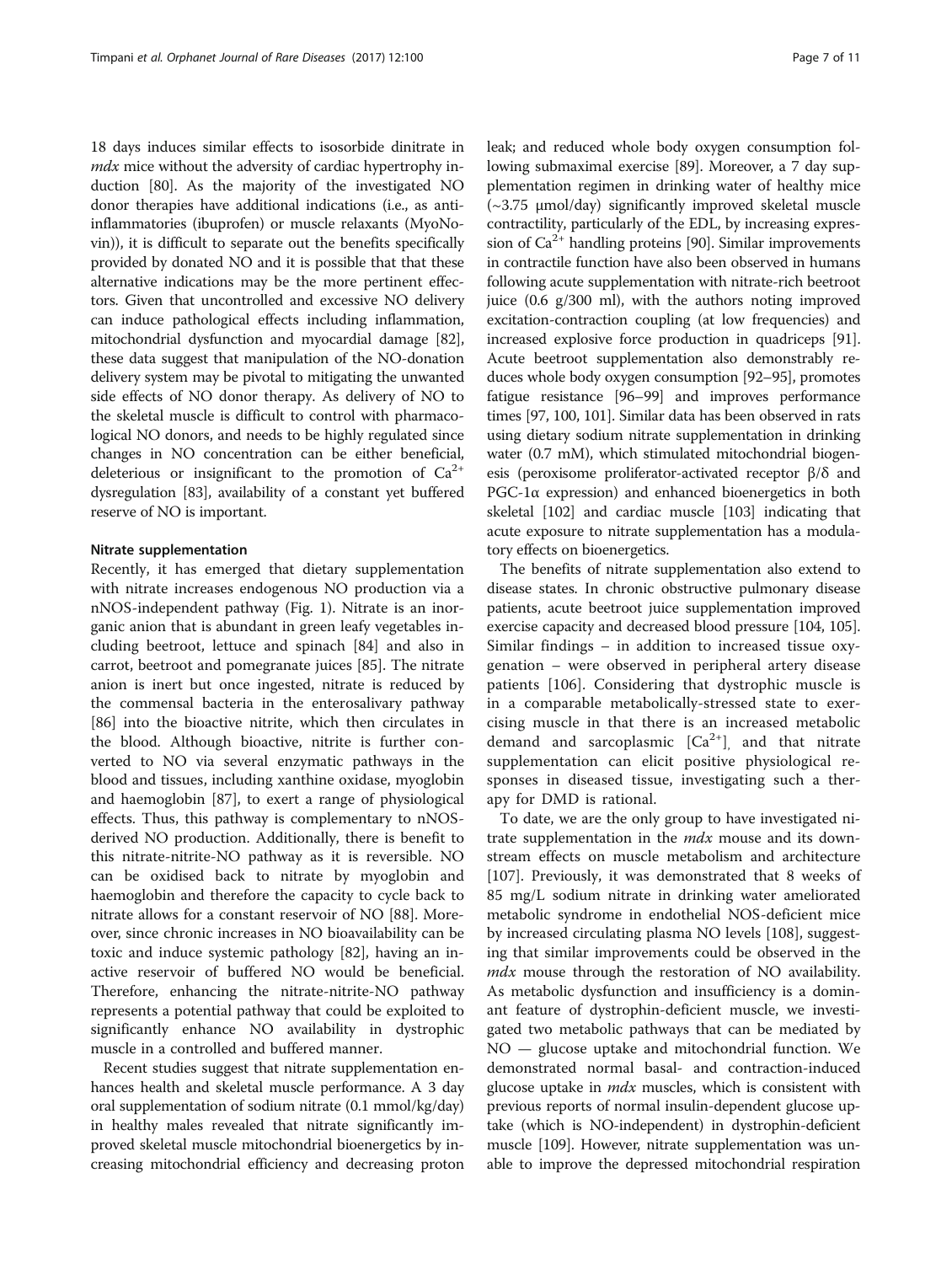observed in the white and red portions of the gastrocnemius in this study and as reported by us [[7\]](#page-8-0) and others previously ([[8](#page-8-0), [110, 111](#page-10-0)]. In fact, nitrate reduced the maximal respiration in the red gastrocnemius and failed to increase markers of mitochondrial biogenesis such as mitochondrial electron transport chain complex proteins. Our data is consistent with the recent observation that nuclear-specific NO production via localised nNOS is important to modulate nuclear-regulated mitochondrial biogenesis in skeletal muscle [[112](#page-10-0)]. Thus, non-specific and unregulated NO generation by non-nNOS sources appears to be futile in the absence of nNOS expression and its regulatory function.

One benefit of nitrate supplementation in  $mdx$  mice that we did observe was reduced hydrogen peroxide generation, indicating reduced oxidative stress at the mitochondrial level [\[107\]](#page-10-0). Outright, the reduction in hydrogen peroxide appeared to be a positive effect; however, it occurred concomitant with a significant increase in reactive nitrogen species generation as determined by the immunolabelling of nitrotyrosine, an indirect marker of peroxynitrite. Peroxynitrite formation corresponded with increased damage of the tibialis anterior muscle as assessed by haematoxylin and eosin staining [\[113](#page-10-0)]. Our finding is in stark contrast to those who have previously demonstrated decreased muscle damage through NO donor therapy [[78, 114](#page-10-0)], highlighting that the anti-inflammatory compounds often administered in combination with the NO donor in these studies, may be efficaciously offsetting the inflammatory response that can be induced by both NO and NO-induced peroxynitrite-mediated damage.

One clinical trial has also investigated sodium nitrate therapy in BMD patients. In this study, an acute single oral nitrate dose (140 mL beetroot juice concentrate containing 8.4 mmol inorganic nitrate) was shown to improve functional sympatholysis and post-exercise hyperaemia in ambulatory BMD patients [[115](#page-10-0)]. While we did not measure these parameters in our study, it is most likely that the beneficial effects elicited by nitrate in BMD patients is reflective of the presence of both dystrophin and nNOS in their skeletal muscle, albeit these proteins are often severely, but not exclusively, reduced in BMD patients compared to healthy individuals [[115\]](#page-10-0). It appears that there is a defined level of nNOS protein, or localisation of nNOS, that must be expressed in skeletal muscle to ensure that the normal and beneficial modulatory effects of bioavailable NO are exerted within the muscle. Indeed, this is apparent not only in our study but also in that of Nelson et al. [[115\]](#page-10-0) who reported several BMD patients that were non-responsive to nitrate therapy. This effect may be due to a more advanced disease/clinical state in these particular patients in which nNOS protein levels become reduced below

threshold levels due to escalating dystropathology (i.e., protease activity).

# Conclusions

NO plays an important role in a variety of biological processes and in dystrophin-deficient muscle where NO production is limited due to the secondary reduction of nNOS, it is likely a significant contributor to disease progression. While improvements in muscle function, architecture and metabolism have been demonstrated using various methods to increase NO bioavailability including restoration of the nNOS protein, L-arginine supplementation and PDE inhibition, there are also limitations and/or side effects that need to be addressed. This is particularly true since the beneficial effects observed in pre-clinical animal models of DMD have largely failed to translate to clinical improvements in DMD patients. In the one ʟ-arginine supplementation study that has successfully translated in a clinical human DMD pilot trial, these patients were notably steroid naïve, and thus not receiving SoC treatment. These data highlight important drug/functional interactions that clearly require further elucidation. There are also variations in the outcomes at the muscle fibre level with different models of NO induction. For example, beneficial effects have been observed with NO donors, typically in addition with anti-inflammatories or which have additional alternate functions at the muscle level (i.e., as muscle relaxants as per MyoNovin), but not with nitrate supplementation. Moreover, it appears that chronic manipulation of the nitrate-nitrite-NO pathway may not be a viable therapeutic option for DMD given its tendency to promote damage and further dystropathology. While we are currently the only group to have investigated nitrate supplementation as a therapy for DMD, our findings suggest that long-term/chronic nitrate supplementation is detrimental to dystrophin-deficient muscle and may require a concomitant increase in nNOS protein expression to impart the same benefits it does in healthy muscle. This idea is supported by the beneficial effects seen in BMD patients following acute sodium nitrate supplementation, who express low, yet detectable, levels of both dystrophin and nNOS. However, further investigation is required to fully elucidate this intimate relationship. Targeting NO delivery to skeletal muscle with the concomitant induction of nNOS protein expression, appears to be a logical future direction in the utilisation of NO donation as a therapy for DMD. The translational capacity of this research however must address nNOS therapies in conjunction with SoC (i.e., prednisone, deflazacort), as this research is currently lacking in pre-clinical animal models.

# Abbreviations

AMPK: Adenosine monophosphate-activated protein kinase; BMD: Becker muscular dystrophy; Ca<sup>2+</sup>: Calcium; cGMP: Cyclic guanosine monophosphate; DMD: Duchenne muscular dystrophy; DPC: Dystrophin-associated protein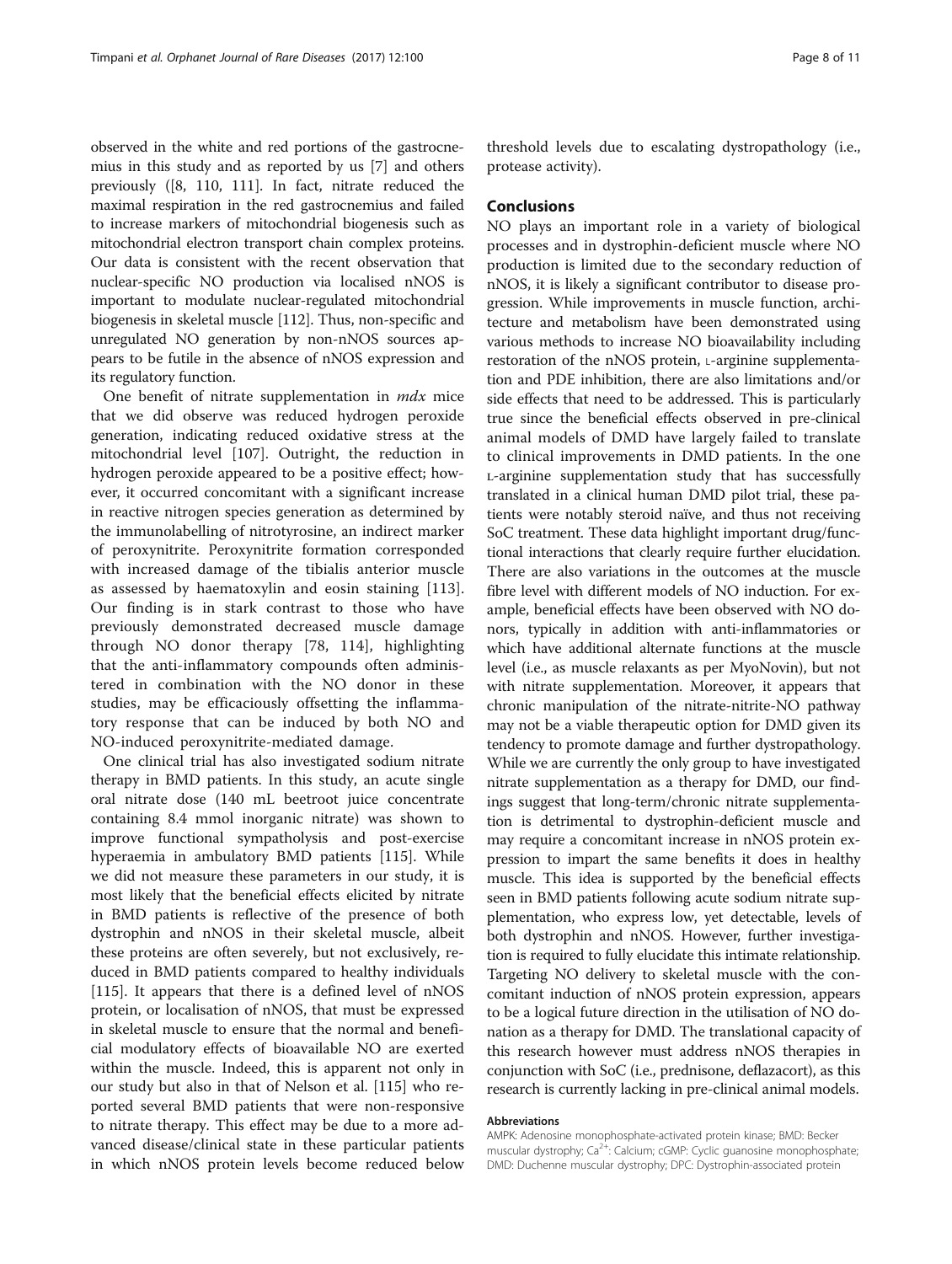<span id="page-8-0"></span>complex; EBD: Evans blue dye; EDL: extensor digitorum longus; iNOS: Inducible neuronal nitric oxide synthase; nNOS: Neuronal nitric oxide synthase; NO: Nitric oxide; NSAID: Non-steroidal anti-inflammatory drug; ONOO<sup>−</sup> : Peroxynitrite; PDE: Phosphodiesterase; PFK: Phosphofructokinase; sGC: Soluble guanylyl cyclase; SoC: Standard of care

### Acknowledgements

Not applicable.

### Funding

Not applicable.

# Availability of data and materials

Data sharing not applicable to this article as no datasets were generated or analysed during the current study.

# Authors' contributions

CAT and ER drafted the manuscript. CAT, AH and ER edited the manuscript. All authors read and approved the final manuscript.

#### Competing interests

The authors declare that they have no competing interests.

#### Consent for publication

Not applicable.

Ethics approval and consent to participate

Not applicable.

# Publisher's Note

Springer Nature remains neutral with regard to jurisdictional claims in published maps and institutional affiliations.

## Author details

<sup>1</sup>College of Health & Biomedicine, Victoria University, PO Box 14428, Melbourne, Victoria, Australia8001. <sup>2</sup>Institute of Sport, Exercise & Active Living (ISEAL), Victoria University, Melbourne, Victoria 8001, Australia. <sup>3</sup>Australian Institute for Musculoskeletal Science (AIMSS), Melbourne, Victoria 3021, Australia.

## Received: 8 January 2017 Accepted: 12 May 2017 Published online: 25 May 2017

#### References

- 1. Monaco AP, Bertelson CJ, Middlesworth W, Colletti C-A, Aldridge J, Fischbeck KH, Bartlett R, Pericak-Vance MA, Roses AD, Kunkel LM. Detection of deletions spanning the Duchenne muscular dystrophy locus using a tightly linked DNA segment. Nature. 1985;316:842–5.
- 2. Emery A. Population frequencies of inherited neuromuscular diseases–a world survey. Neuromuscul Disord. 1991;1:19.
- 3. Hoffman EP, Brown RH, Kunkel LM. Dystrophin: the protein product of the Duchenne muscular dystrophy locus. Cell. 1987;51:919–28.
- 4. Koenig M, Monaco AP, Kunkel LM. The complete sequence of dystrophin predicts a rod-shaped cytoskeletal protein. Cell. 1988;53:219–28.
- 5. Heslop L, Morgan JE, Partridge TA. Evidence for a myogenic stem cell that is exhausted in dystrophic muscle. J Cell Sci. 2000;113:2299–308.
- 6. Eagle M, Baudouin SV, Chandler C, Giddings DR, Bullock R, Bushby K. Survival in Duchenne muscular dystrophy: improvements in life expectancy since 1967 and the impact of home nocturnal ventilation. Neuromuscul Disord. 1967;2002(12):926–9.
- 7. Rybalka E, Timpani CA, Cooke MB, Williams AD, Hayes A. Defects in mitochondrial ATP synthesis in dystrophin-deficient Mdx skeletal muscles may be caused by complex I insufficiency. PloS one. 2014;9:e115763.
- 8. Onopiuk M, Brutkowski W, Wierzbicka K, Wojciechowska S, Szczepanowska J, Fronk J, Lochmüller H, Górecki DC, Zabłocki K. Mutation in dystrophinencoding gene affects energy metabolism in mouse myoblasts. Biochem Biophys Res Commun. 2009;386:463–6.
- 9. Timpani CA, Hayes A, Rybalka E. Revisiting the dystrophin-ATP connection: how half a century of research still implicates mitochondrial dysfunction in duchenne muscular dystrophy aetiology. Med Hypotheses. 2015;85:1021–33.
- 10. Brenman JE, Chao DS, Xia H, Aldape K, Bredt DS. Nitric oxide synthase complexed with dystrophin and absent from skeletal muscle sarcolemma in Duchenne muscular dystrophy. Cell. 1995;82:743–52.
- 11. Chang WJ, Iannaccone ST, Lau KS, Masters BS, McCabe TJ, McMillan K, Padre RC, Spencer MJ, Tidball JG, Stull JT. Neuronal nitric oxide synthase and dystrophin-deficient muscular dystrophy. Proc Natl Acad Sci. 1996;93:9142–7.
- 12. Leary SC, Battersby BJ, Hansford RG, Moyes CD. Interactions between bioenergetics and mitochondrial biogenesis. Biochim Biophys Acta. 1998;1365:522–30.
- 13. Thomas GD, Sander M, Lau KS, Huang PL, Stull JT, Victor RG. Impaired metabolic modulation of α-adrenergic vasoconstriction in dystrophindeficient skeletal muscle. Proc Natl Acad Sci. 1998;95:15090–5.
- 14. Vaghy PL, Fang J, Wu W, Vaghy LP. Increased caveolin-3 levels in mdx mouse muscles. FEBS Lett. 1998;431:125–7.
- 15. Judge LM, Haraguchiln M, Chamberlain JS. Dissecting the signaling and mechanical functions of the dystrophin-glycoprotein complex. J Cell Sci. 2006;119:1537–46.
- 16. Gücüyener K, Ergenekon E, Erbas D, Pinarli G, Serdaroğlu A. The serum nitric oxide levels in patients with Duchenne muscular dystrophy. Brain and Development. 2000;22:181–3.
- 17. Kasai T, Abeyama K, Hashiguchi T, Fukunaga H, Osame M, Maruyama K. Decreased total nitric oxide production in patients with Duchenne muscular dystrophy. J Biomed Sci. 2004;11:534–7.
- 18. Barton ER, Morris L, Kawana M, Bish LT, Toursel T. Systemic administration of L-arginine benefits mdx skeletal muscle function. Muscle Nerve. 2005;32:751–60.
- 19. McConell GK, Rattigan S, Lee-Young RS, Wadley GD, Merry TL. Skeletal muscle nitric oxide signaling and exercise: a focus on glucose metabolism. Am J Physiol Endocrinol Metab. 2012;303:E301–7.
- 20. Wehling-Henricks M, Oltmann M, Rinaldi C, Myung KH, Tidball JG. Loss of positive allosteric interactions between neuronal nitric oxide synthase and phosphofructokinase contributes to defects in glycolysis and increased fatigability in muscular dystrophy. Hum Mol Genet. 2009;18:3439–51.
- 21. Frascarelli M, Rocchi L, Feola I. EMG computerized analysis of localized fatigue in Duchenne muscular dystrophy. Muscle Nerve. 1988;11:757–61.
- 22. Wineinger MA, Walsh SA, Abresch RT. The effect of age and temperature on mdx muscle fatigue. Muscle Nerve. 1998;21:1075–7.
- 23. Vignos Jr PJ, Lefkowitz M. A biochemical study of certain skeletal muscle constituents in human progressive muscular dystrophy. J Clin Investig. 1959;38:873.
- 24. Chi MMY, Hintz CS, McKee D, Felder S, Grant N, Kaiser KK, Lowry OH. Effect of Duchenne muscular dystrophy on enzymes of energy metabolism in individual muscle fibers. Metabolism. 1987;36:761–7.
- 25. Austin L, De Niese M, McGregor A, Arthur H, Gurusinghe A, Gould M. Potential oxyradical damage and energy status in individual muscle fibres from degenerating muscle diseases. Neuromuscul Disord. 1992;2:27–33.
- 26. Cole M, Rafael J, Taylor D, Lodi R, Davies K, Styles P. A quantitative study of bioenergetics in skeletal muscle lacking utrophin and dystrophin. Neuromuscul Disord. 2002;12:247–57.
- 27. Buglioni A, Burnett Jr JC. New Pharmacological Strategies to Increase cGMP. Annu Rev Med. 2016;67:229-43.
- 28. Treuer AV, Gonzalez DR. Nitric oxide synthases, S-nitrosylation and cardiovascular health: from molecular mechanisms to therapeutic opportunities (review). Mol Med Rep. 2015;11:1555–65.
- 29. Chaubourt E, Fossier P, Baux G, Leprince C, Israël M, De La Porte S. Nitric oxide and l-arginine cause an accumulation of utrophin at the sarcolemma: a possible compensation for dystrophin loss in Duchenne muscular dystrophy. Neurobiol Dis. 1999;6:499–507.
- 30. Voisin V, Sebrie C, Matecki S, Yu H, Gillet B, Ramonatxo M, Israel M, De la Porte S. L-arginine improves dystrophic phenotype in mdx mice. Neurobiol Dis. 2005;20:123–30.
- 31. Hnia K, Gayraud J, Hugon G, Ramonatxo M, De La Porte S, Matecki S, Mornet D. L-arginine decreases inflammation and modulates the nuclear factor-κB/matrix metalloproteinase cascade in mdx muscle fibers. Am J Pathol. 2008;172:1509–19.
- 32. Vianello S, Yu H, Voisin V, Haddad H, He X, Foutz AS, Sebrié C, Gillet B, Roulot M, Fougerousse F, et al. Arginine butyrate: a therapeutic candidate for Duchenne muscular dystrophy. FASEB J. 2013;27:2256–69.
- 33. Vianello S, Consolaro F, Bich C, Cancela J-M, Roulot M, Lanchec E, Touboul D, Brunelle A, Israël M, Benoit E, de la Porte S. Low doses of arginine butyrate derivatives improve dystrophic phenotype and restore membrane integrity in DMD models. FASEB J. 2014;28:2603–19.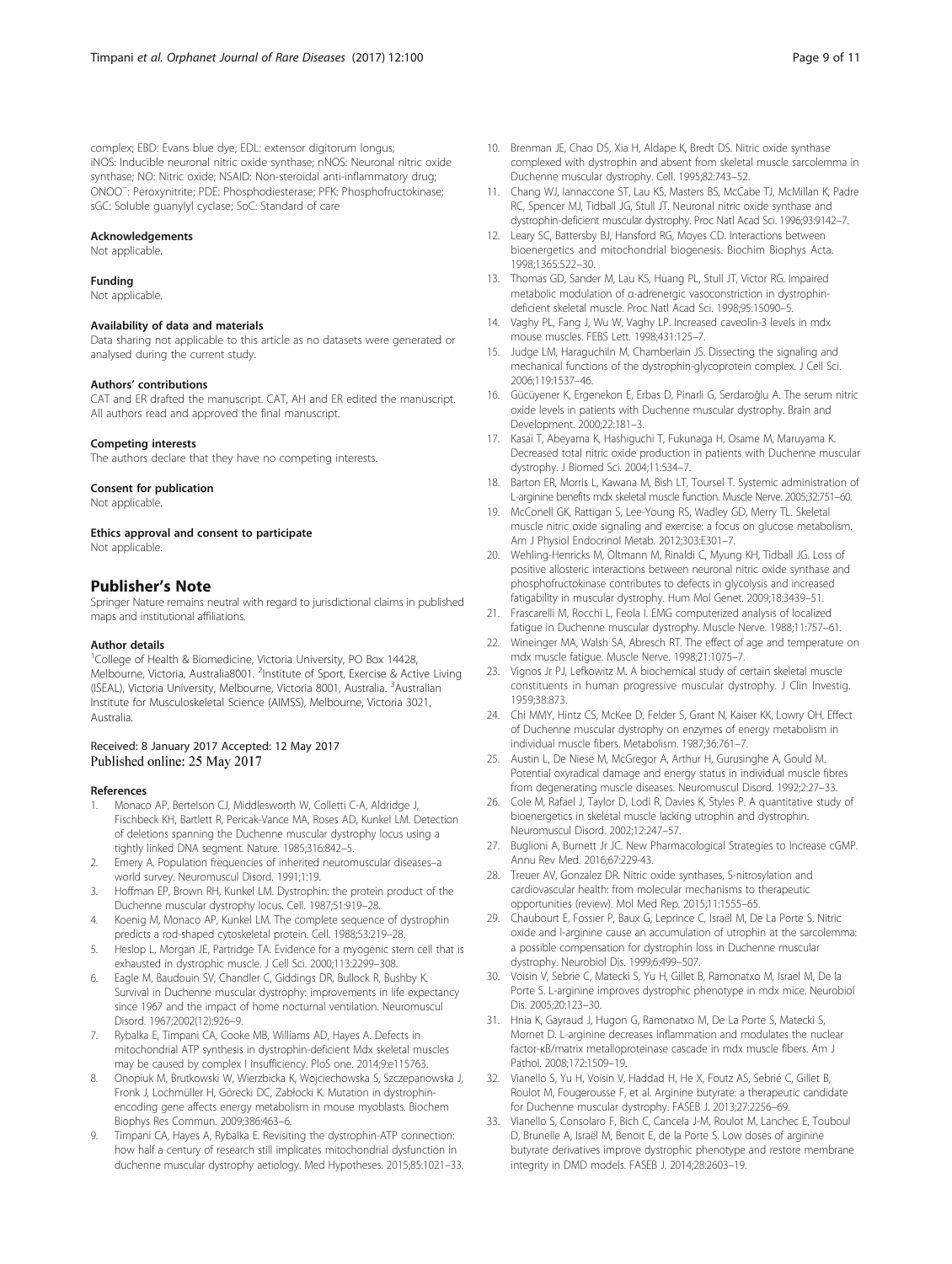- <span id="page-9-0"></span>34. Archer JD, Vargas CC, Anderson JE: Persistent and improved functional gain in mdx dystrophic mice after treatment with L-arginine and deflazacort. FASEB J. 2006.
- 35. Hafner P, Bonati U, Erne B, Schmid M, Rubino D, Pohlman U, Peters T, Rutz E, Frank S, Neuhaus C. Improved muscle function in duchenne muscular dystrophy through L-arginine and metformin: an investigator-initiated, openlabel, single-center, proof-of-concept-study. PloS one. 2015;11:e0147634.
- 36. Hafner P, Bonati U, Rubino D, Gocheva V, Zumbrunn T, Gueven N, Fischer D. Treatment with L-citrulline and metformin in Duchenne muscular dystrophy: study protocol for a single-centre, randomised, placebocontrolled trial. Trials. 2016;17:389.
- 37. Wijnands KA, Vink H, Briedé JJ, Van Faassen EE, Lamers WH, Buurman WA, Poeze M. Citrulline a more suitable substrate than arginine to restore NO production and the microcirculation during endotoxemia. PloS one. 2012;7:e37439.
- 38. Guerron AD, Rawat R, Sali A, Spurney CF, Pistilli E, Cha H-J, Pandey GS, Gernapudi R, Francia D, Farajian V. Functional and molecular effects of arginine butyrate and prednisone on muscle and heart in the mdx mouse model of Duchenne muscular dystrophy. PloS one. 2010;5:e11220.
- 39. Böger RH, Bode-Böger SM. The clinical pharmacology of L-arginine. Annu Rev Pharmacol Toxicol. 2001;41:79–99.
- 40. Boca SM, Nishida M, Harris M, Rao S, Cheema AK, Gill K, Seol H, Morgenroth LP, Henricson E, McDonald C. Discovery of metabolic biomarkers for duchenne muscular dystrophy within a natural history study. PloS one. 2016;11:e0153461.
- 41. Ramachandran J, Schneider JS, Crassous PA, Zheng R, Gonzalez JP, Xie LH, Beuve A, Fraidenraich D, Peluffo RD. Nitric oxide signalling pathway in Duchenne muscular dystrophy mice: up-regulation of L-arginine transporters. Biochem J. 2013;449:133–42.
- 42. Wehling M, Spencer MJ, Tidball JG. A nitric oxide synthase transgene ameliorates muscular dystrophy in mdx mice. J Cell Biol. 2001;155:123–32.
- 43. Nguyen HX, Tidball JG. Expression of a muscle-specific, nitric oxide synthase transgene prevents muscle membrane injury and reduces muscle inflammation during modified muscle use in mice. J Physiol. 2003;550:347–56.
- 44. Wehling-Henricks M, Jordan MC, Roos KP, Deng B, Tidball JG. Cardiomyopathy in dystrophin-deficient hearts is prevented by expression of a neuronal nitric oxide synthase transgene in the myocardium. Hum Mol Genet. 2005;14:1921–33.
- 45. Shiao T, Fond A, Deng B, Wehling-Henricks M, Adams ME, Froehner SC, Tidball JG. Defects in neuromuscular junction structure in dystrophic muscle are corrected by expression of a NOS transgene in dystrophin-deficient muscles, but not in muscles lacking α-and β1-syntrophins. Hum Mol Genet. 2004;13:1873–84.
- 46. Wehling-Henricks M, Tidball JG. Neuronal nitric oxide synthase-rescue of dystrophin/utrophin double knockout mice does not require nNOS localization to the cell membrane. PLoS One. 2011;6:e25071.
- 47. Tidball JG, Wehling-Henricks M. Expression of a NOS transgene in dystrophin-deficient muscle reduces muscle membrane damage without increasing the expression of membrane-associated cytoskeletal proteins. Mol Genet Metab. 2004;82:312–20.
- 48. Rebolledo DL, Kim MJ, Whitehead NP, Adams ME, Froehner SC. Sarcolemmal targeting of nNOSμ improves contractile function of mdx muscle. Hum Mol Genet. 2016;25(1):158-66.
- 49. Pons F, Robert A, Marini J, Leger J. Does utrophin expression in muscles of mdx mice during postnatal development functionally compensate for dystrophin deficiency? J Neurol Sci. 1994;122:162–70.
- 50. Zhang Y, Duan D. Novel mini–dystrophin gene dual adeno-associated virus vectors restore neuronal nitric oxide synthase expression at the sarcolemma. Hum Gene Ther. 2011;23:98–103.
- 51. Lai Y, Thomas GD, Yue Y, Yang HT, Li D, Long C, Judge L, Bostick B, Chamberlain JS, Terjung RL. Dystrophins carrying spectrin-like repeats 16 and 17 anchor nNOS to the sarcolemma and enhance exercise performance in a mouse model of muscular dystrophy. J Clin Invest. 2009;119:624–35.
- 52. Zhang Y, Yue Y, Li L, Hakim CH, Zhang K, Thomas GD, Duan D. Dual AAV therapy ameliorates exercise-induced muscle injury and functional ischemia in murine models of Duchenne muscular dystrophy. Hum Mol Genet. 2013; 22:3720–9.
- 53. Laine R, de Montellano PR. Neuronal nitric oxide synthase isoforms alpha and mu are closely related calpain-sensitive proteins. Mol Pharmacol. 1998;54:305–12.
- 54. Kumamoto T, Ueyama H, Watanabe S, Yoshioka K, Miike T, Goll DE, Ando M, Tsuda T. Immunohistochemical study of calpain and its endogenous

inhibitor in the skeletal muscle of muscular dystrophy. Acta Neuropathol. 1995;89:399–403.

- 55. Gonzalez DR, Beigi F, Treuer AV, Hare JM. Deficient ryanodine receptor Snitrosylation increases sarcoplasmic reticulum calcium leak and arrhythmogenesis in cardiomyocytes. Proc Natl Acad Sci. 2007;104:20612–7.
- 56. Soderling SH, Beavo JA. Regulation of cAMP and cGMP signaling: new phosphodiesterases and new functions. Curr Opin Cell Biol. 2000;12:174–9.
- 57. Wallis RM, Corbin JD, Francis SH, Ellis P. Tissue distribution of phosphodiesterase families and the effects of sildenafil on tissue cyclic nucleotides, platelet function, and the contractile responses of trabeculae carneae and aortic rings in vitro. Am J Cardiol. 1999;83:3–12.
- 58. Bloom TJ. Cyclic nucleotide phosphodiesterase isozymes expressed in mouse skeletal muscle. Can J Physiol Pharmacol. 2002;80:1132–5.
- 59. Senzaki H, Smith CJ, Juang GJ, Isoda T, Mayer SP, Ohler A, Paolocci N, Tomaselli GF, Hare JM, Kass DA. Cardiac phosphodiesterase 5 (cGMPspecific) modulates β-adrenergic signaling in vivo and is down-regulated in heart failure. FASEB J. 2001;15:1718–26.
- 60. Asai A, Sahani N, Kaneki M, Ouchi Y, Martyn JJ, Yasuhara SE. Primary role of functional ischemia, quantitative evidence for the two-hit mechanism, and phosphodiesterase-5 inhibitor therapy in mouse muscular dystrophy. PLoS One. 2007;2:e806.
- 61. De Arcangelis V, Strimpakos G, Gabanella F, Corbi N, Luvisetto S, Magrelli A, Onori A, Passananti C, Pisani C, Rome S. Pathways implicated in tadalafil amelioration of duchenne muscular dystrophy. J Cell Physiol. 2016;231:224–32.
- 62. Kobayashi YM, Rader EP, Crawford RW, Iyengar NK, Thedens DR, Faulkner JA, Parikh SV, Weiss RM, Chamberlain JS, Moore SA. Sarcolemma-localized nNOS is required to maintain activity after mild exercise. Nature. 2008;456:511–5.
- 63. Nelson MD, Rader F, Tang X, Tavyev J, Nelson SF, Miceli MC, Elashoff RM, Sweeney HL, Victor RG. PDE5 inhibition alleviates functional muscle ischemia in boys with Duchenne muscular dystrophy. Neurology. 2014;82:2085–91.
- 64. Martin EA, Barresi R, Byrne BJ, Tsimerinov EI, Scott BL, Walker AE, Gurudevan SV, Anene F, Elashoff RM, Thomas GD. Tadalafil alleviates muscle ischemia in patients with Becker muscular dystrophy. Sci Transl Med. 2012;4:162ra155.
- 65. Hammers DW, Sleeper MM, Forbes SC, Shima A, Walter GA, Sweeney HL. Tadalafil treatment delays the onset of cardiomyopathy in dystrophin‐ deficient hearts. J Am Heart Assoc. 2016;5:e003911.
- 66. Percival JM, Whitehead NP, Adams ME, Adamo CM, Beavo JA, Froehner SC. Sildenafil reduces respiratory muscle weakness and fibrosis in the mdx mouse model of Duchenne muscular dystrophy. J Pathol. 2012;228:77–87.
- 67. Percival JM, Siegel MP, Knowels G, Marcinek DJ. Defects in mitochondrial localization and ATP synthesis in the mdx mouse model of Duchenne muscular dystrophy are not alleviated by PDE5 inhibition. Hum Mol Genet. 2013;22:153–67.
- 68. Kawahara G, Karpf JA, Myers JA, Alexander MS, Guyon JR, Kunkel LM. Drug screening in a zebrafish model of Duchenne muscular dystrophy. Proc Natl Acad Sci. 2011;108:5331–6.
- 69. Kawahara G, Gasperini MJ, Myers JA, Widrick JJ, Eran A, Serafini PR, Alexander MS, Pletcher MT, Morris CA, Kunkel LM. Dystrophic muscle improvement in zebrafish via increased heme oxygenase signaling. Hum Mol Genet. 2013:ddt579.
- 70. Khairallah M, Khairallah R, Young M, Allen B, Gillis M, Danialou G, Deschepper C, Petrof B, Des Rosiers C. Sildenafil and cardiomyocyte-specific cGMP signaling prevent cardiomyopathic changes associated with dystrophin deficiency. Proc Natl Acad Sci. 2008;105:7028–33.
- 71. Adamo CM, Dai D-F, Percival JM, Minami E, Willis MS, Patrucco E, Froehner SC, Beavo JA. Sildenafil reverses cardiac dysfunction in the mdx mouse model of Duchenne muscular dystrophy. Proc Natl Acad Sci. 2010;107:19079–83.
- 72. Leung DG, Herzka DA, Thompson WR, He B, Bibat G, Tennekoon G, Russell SD, Schuleri KH, Lardo AC, Kass DA. Sildenafil does not improve cardiomyopathy in Duchenne/Becker muscular dystrophy. Ann Neurol. 2014;76:541–9.
- 73. Witting N, Kruuse C, Nyhuus B, Prahm KP, Citirak G, Lundgaard SJ, Huth S, Vejlstrup N, Lindberg U, Krag TO. Effect of sildenafil on skeletal and cardiac muscle in Becker muscular dystrophy. Ann Neurol. 2014;76:550–7.
- 74. Wang G, Lu Q. A nitrate ester of sedative alkyl alcohol improves muscle function and structure in a murine model of Duchenne muscular dystrophy. Mol Pharm. 2013;10:3862–70.
- 75. Miglietta D, De Palma C, Sciorati C, Vergani B, Pisa V, Villa A, Ongini E, Clementi E. Naproxcinod shows significant advantages over naproxen in the mdx model of Duchenne muscular dystrophy. Orphanet J Rare Dis. 2015;10:1.
- 76. Uaesoontrachoon K, Quinn JL, Tatem KS, Van Der Meulen JH, Yu Q, Phadke A, Miller BK, Gordish-Dressman H, Ongini E, Miglietta D. Long-term treatment